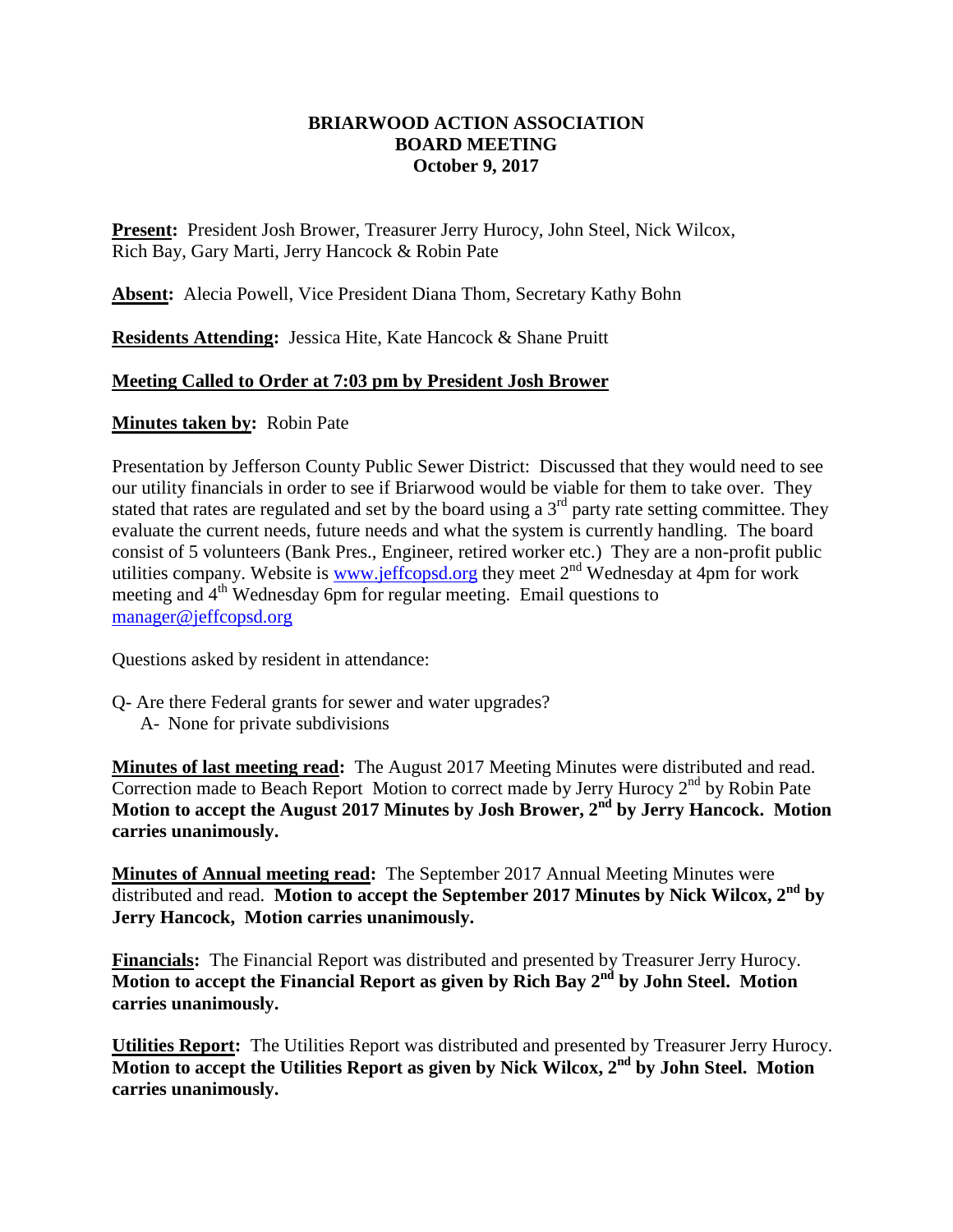#### **Architectural Committee:** Nothing to report.

**Dams Report:** Johnston Construction contacted to come out and look at correcting the leak in the main damn spillway.

Discussion of removing trees from the front of the damn and by the spillway between the two lakes.

Lake and Beach Report: John states that there is one cable still left to install all others done. Approved request to keep the porta potty longer for the hayride in October. Jason installed the BBQ pits.

**Security Report:** Phone for security guard active and available. Some issues brought up to John Steel so this is moved to closed session for discussion.

**Rules and Regulations:** Nothing new to report. 4-wheeler discussion moved to later date.

**Website:** Nothing to report.

**Roads:** Gary Marti brought in literature on speed bumps as per discussion as a possible temporary help with the bridge. After reviewing cost of \$150.00 each and 4 needed as well as signs at \$23.00 each the estimated total cost without installation would be \$675.00. Vote taken and majority vote to decline purchasing the speedbumps. Josh Bower motioned  $2<sup>nd</sup>$  by Jerry Hurocy. Josh Brower wanted it noted that the engineer recommends the speedbumps.

Gary Marti brought up another option vs the speed bumps. Milling the bump out of the approach to the bridge to minimize the force hitting the bridge by a vehicle. Garry to get bids on cost to have milling done.

Park and Entrance: Nothing to report.

**Old Business:** Jerry Hancock reached out the Highway department and they have agreed to put up a bus stop sign on Hwy y for the front entrance. Josh called Cochran Engineering regarding the Chlorination and how long we have. Needs to be done by June 2018.

**New Business:** A day was picked for the Fall Community Yard Sale of October 20- 21. Ad will be placed in Leader Newspaper.

Motion made by Jerry Hurocy to donate \$100.00 to the Halloween children's party on the  $28<sup>th</sup>$  of October. 2<sup>nd</sup> by Robin Pate Motion Carries unanimously.